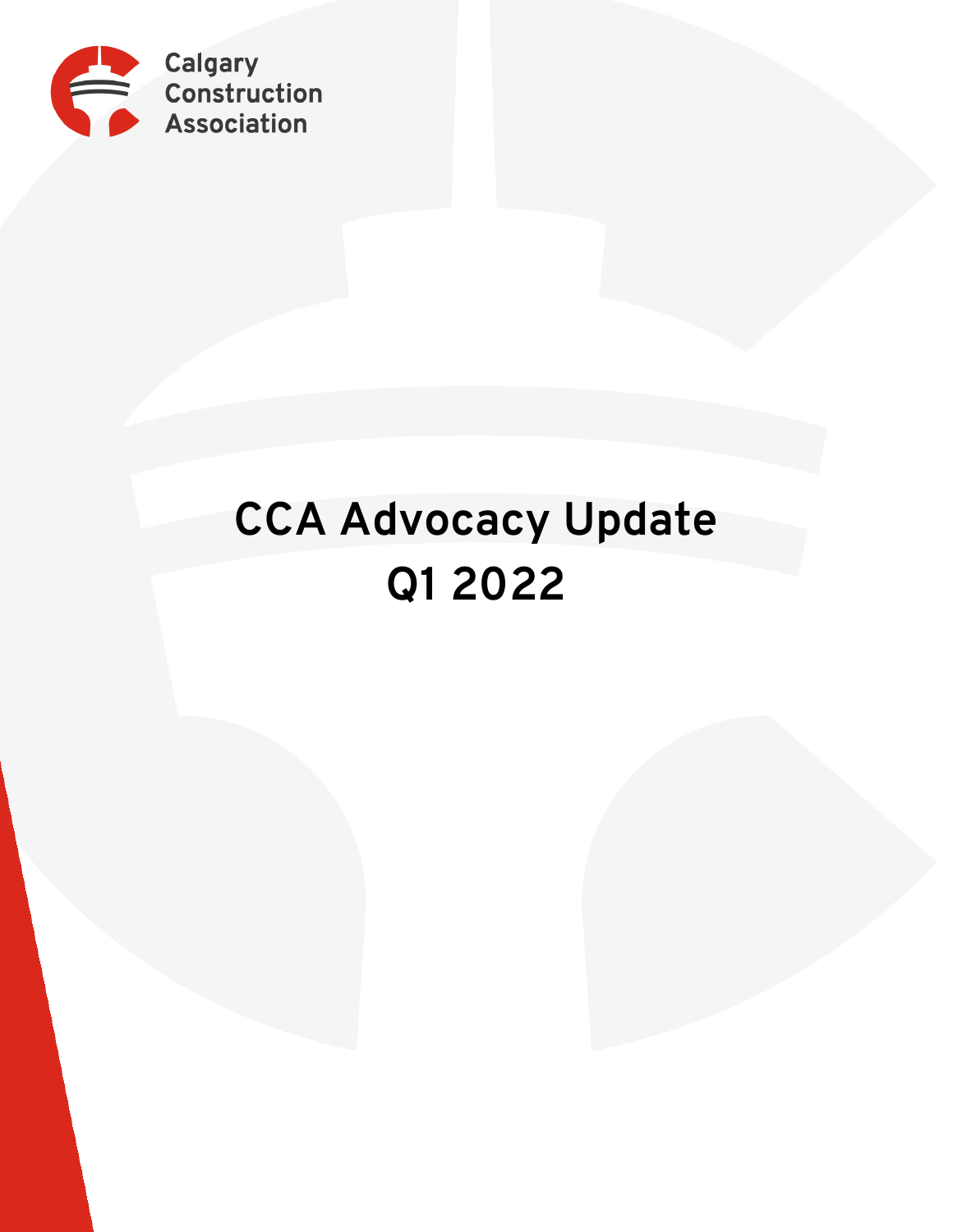

#### *An update on our advocacy efforts – Q1 2022*

### **Raising Your Voice – Calgary Construction Association**

To start this year right, our advocacy efforts were focused on familiarizing ourselves with the policy environment in Calgary, while creating key connections with stakeholders in the City of Calgary. To that end, we've developed important relationships with many City Councillors, senior officials in the Mayor's Office, the Green Line LRT Board, and other key figures in City Administration. Here is an update on the positions we've taken, our media coverage, and what we're looking at in Q2 2022.

#### *1. Our Position on the Issues:*

**Green Line LRT Project -** The Calgary Construction Association and its members have been engaging directly in dialogue regarding the Green Line Project with the City of Calgary and Alberta Transportation on behalf of industry and Calgarians for over two years. We categorically support this project as a major element in Calgary's continued growth and a stimulus for local industry firms.

We have expressed concerns related to procurement Issues around the project. In particular, the Province has unilaterally insisted on a single large bundled mega-project which we believe substantially increases the cost risk to the project and ensures only foreign consortiums can oversee the project.

The alarming reality is that the recent decision to reverse the course of smaller packages has effectively not only deferred obtaining cost certainty on the less complex leg of the line but has also prevented getting local companies to work on this shovel-ready piece of the project now. Projects like the Green Line LRT are for Calgarians - and should be built and managed by Calgarians.

*Why does it matter to us?* The Green Line LRT project is the largest infrastructure project in Calgary's history. Thousands of Calgarians will work on it, and the project has important implications for the connectivity and livability of our City.

**Climate Emergency and Sustainable City-Building** *–* Now that the City Council has declared a climate emergency, the Calgary Construction Association is prepared to work with the city to build Calgary sustainably. We implore City Council to consider the expertise and voice of our local construction industry on this issue.

*Why does this matter to us?* We believe that a greater emphasis on climate initiatives will see new demands on local industry to construct new rail lines, stations and more. New transportation projects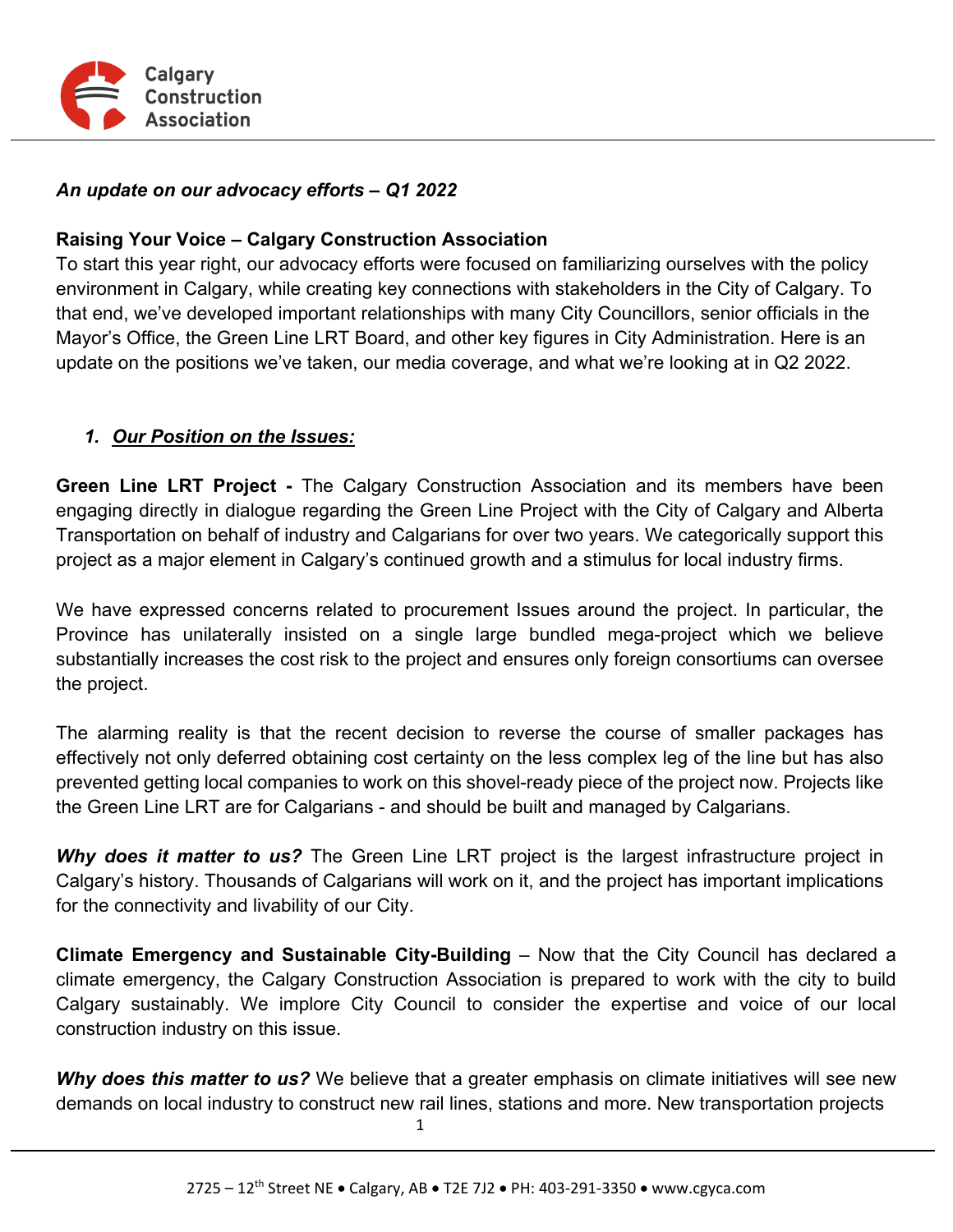

are catalysts for construction jobs and growth, and we wish to see that these projects are contracted out to local companies – see them built by Calgarians, for Calgarians.

Should the City of Calgary develop new building material standards for new projects and existing buildings (retrofits), we hope to see our membership engaged. Our members provide both knowledge and expertise in this area that we believe to be valuable for consideration.

**Buildout of the Culture and Entertainment District** – we fully support the build-out of the culture and entertainment district anchored by the BMO Centre Expansion, new Event Centre, and Arts Commons Transformation.

While these projects are important as they create jobs and economic activity for the local construction industry, the reality is we are excited to see the development of a district that all Calgarians can be proud of.

The build-out of a culture and entertainment district is important as it adds to the culture and social fabric of our city promotes community building and sets Calgary apart as a destination to live, work and play.

*Why does this matter to us?* In 2019, Ernst & Young prepared an economic impact assessment on the full build-out of the district (event centre, BMO Centre expansion and Arts Commons) and estimated that 4,750 full-time jobs could be created during the construction phase of the projects, with a direct economic impact of \$600 million. It's about more than just jobs and economic figures – it's about building a city we can all be proud of.

## *2. Media Exposure*

This quarter, we worked hard to expand our voice in the media. From the Green Line LRT project to the Event Centre, there was no shortage of controversy for the CCA to lend its voice.

- A. In January, [we wrote an op-ed in the Calgary Herald](https://calgaryherald.com/opinion/columnists/opinion-with-the-collapse-of-the-arena-project-what-happens-next-for-calgarys-rivers-district) on the Event Centre Agreement collapse and the impact on the construction industry and City buildings;
- B. In February, [we raised the alarm about potential cost overruns on the Green Line LRT p](https://canada.constructconnect.com/joc/news/associations/2022/02/calgary-green-line-costs-will-only-continue-to-skyrocket-cca)roject and the impact on Calgarians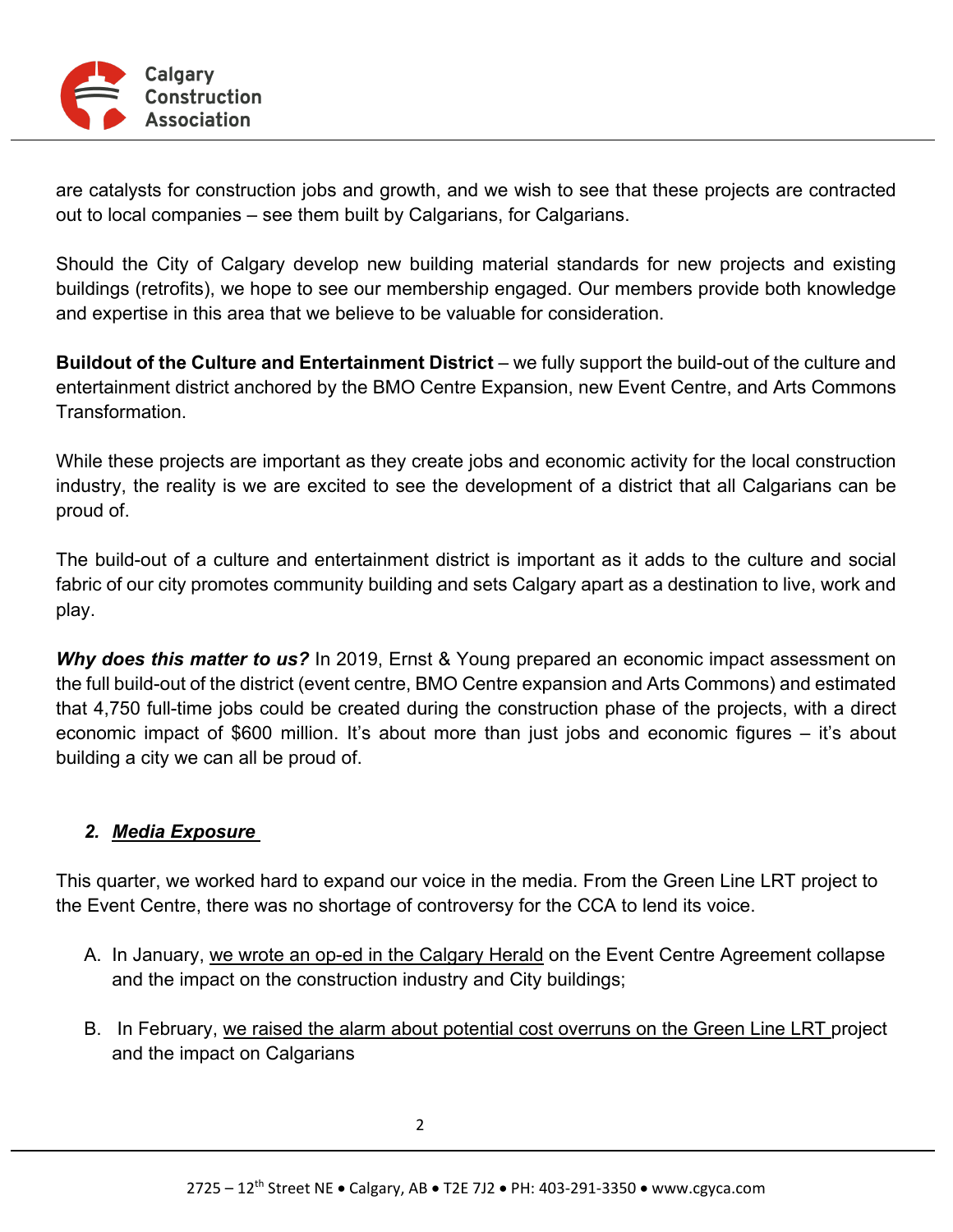

- C. We [openly criticized the Province of Alberta for bundling the Green Line LRT](https://calgaryherald.com/news/local-news/calgarys-new-green-line-boss-on-the-challenges-ahead-for-the-4-9-billion-project), and the potential that a foreign consortium will now lead the project.
- D. [We commented on the Provincial Budget a](https://canada.constructconnect.com/joc/news/associations/2022/03/alberta-builders-welcome-2022-budget)nd broke down what it means for Calgary's Construction Industry.

## *3. Issues on the Horizon:*

#### **Green Line LRT Project**

The Green Line LRT will continue to be top of mind for the CCA in Q2. At the end of March, an RFQ for the project was released by the City of Calgary. Details are available [here.](https://www.calgary.ca/green-line/green-line-construction/green-line-procurement.html)

 On the issue of a foreign consortium managing the project, our conversations with the Green Line LRT Board and various Councillors indicate that this is a likely outcome. To that end, our goal will be to ensure that any agreements offer both work and protection to the local construction industry.

## **Event Centre**

Following the collapse of a new agreement for the Event Centre, City Council has struck a new committee to assess the feasibility of a new entertainment complex. The committee members include Cllrs. Sharp, McLean, Walcott, Deborah Yedlin from the Calgary Chamber of Commerce and Brad Parry from Calgary Economic Development.

Our position remains that our industry's voice on the matter cannot be ignored - and we will advocate that we are a part of the conversation on the project.

#### **Calgary Climate Policy**

Following the City Council's declaration of a Climate Emergency late in 2021, City Administration has been tasked with creating a new climate strategy, which is expected to be finalized towards the end of Q2 2022.

The existing C*limate Resiliency Strategy* calls to action include collaborating with external partners to develop regionally appropriate climate data to inform new design standards for City Infrastructure;